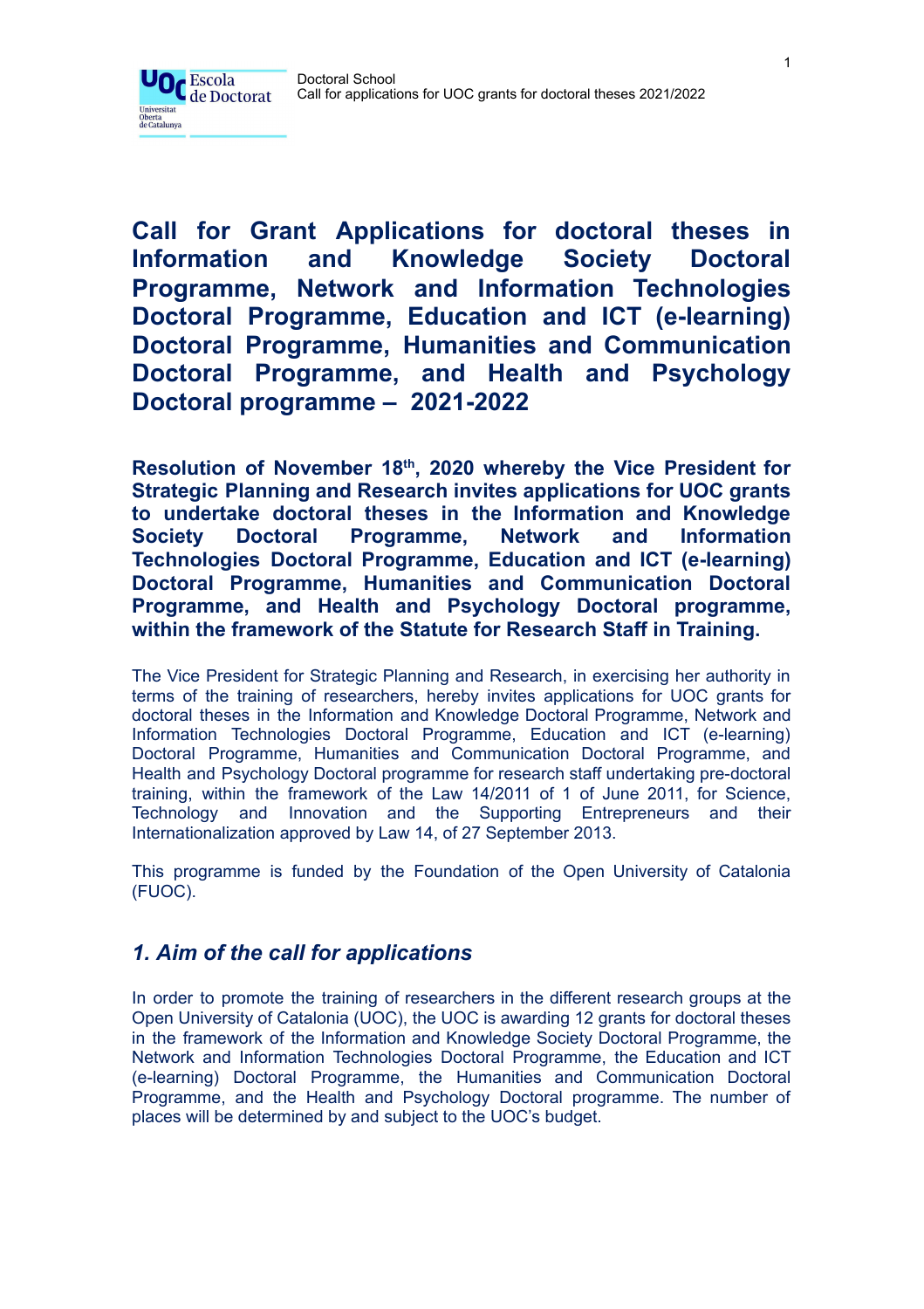

This call is made in accordance with the criteria set forth by the UOC Research Grants Selection and Evaluation Committee for doctoral theses, appointed by the University's Governing Council.

## *2. Programme structure*

The UOC grant programme for doctoral theses is regulated by Law 14/2013, of 27 September 2013, which approved the Supporting Entrepreneurs and their Internationalization, and Law 14/2011 of 1 June 2011, on Science, Technology and Innovation.

In accordance with Article 21 of law 14/2011, UOC grant holders will sign a one-year pre-doctoral contract, which is renewable for a maximum of three years. Renewal of this contract requires a favourable report from the programme's Doctoral Commission and the UOC Research Grants Selection and Evaluation Committee, which assess the meeting of the training and research objectives agreed to by the grant holder in the period established.

The predoctoral contract will be terminated at the end of the three-year period, when the annual assessment of predoctoral research staff is not passed, when the doctoral degree is awarded (even if the term of the contract has not concluded) or for any other cause covered by law.

# *3. Terms and Conditions of Grants*

The grants awarded are subsidiary to any other equivalent grants from public or private institutions. Therefore, grant-holders will be obliged to apply for equivalent grants from those public or private institutions deemed appropriate by the UOC.

The status of research intern with an UOC grant is incompatible with any contractual or statutory commitments that may restrict researchers' abilities to devote themselves fully to research. Nevertheless, the management of UOC and the doctoral programme may consider requests to carry out teaching activities (giving courses, presentations, speeches, etc.), collaboration in R+D+I work or contracted R+D+I work that is directly related to the training and research undertaken by the research intern, so long as these are occasional and not regular activities. These activities may not take up more than 60 hours per year.

If the research intern receives remuneration from any of the activities mentioned above, this may not exceed 30% of the gross annual sum of the grant.

If the teaching activity takes place at the UOC, the research interns will not receive any additional remuneration to the amount paid by means of the grant.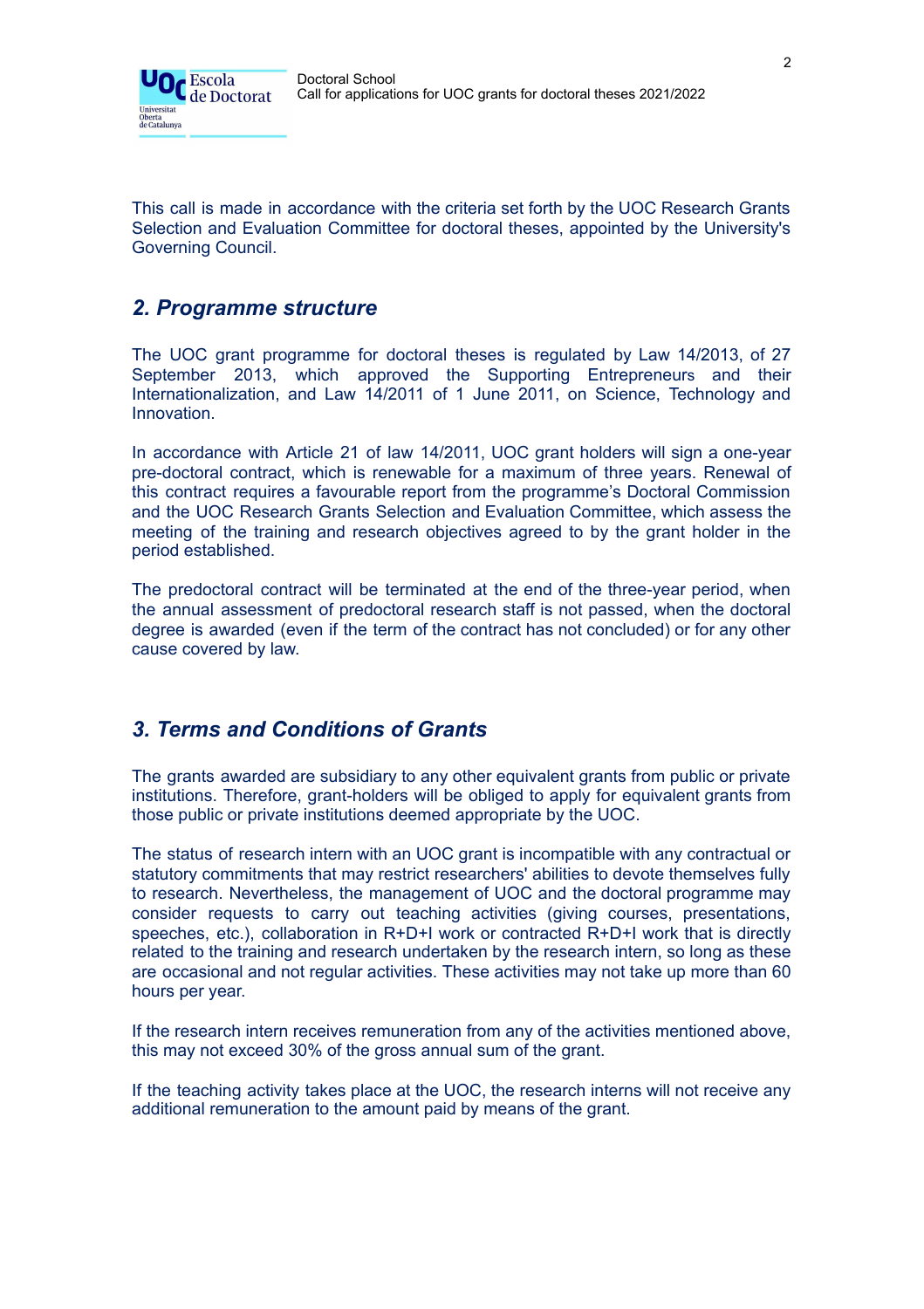

The length of the contract will be extended to cover any period of temporary incapacity, risk during pregnancy or breastfeeding, maternity, paternity, adoption or foster care. The same is true for any other situation covered by law.

Research staff in training will develop their research activities on the Doctoral School premises, wherever these may be.

The pre-doctoral contract for the Doctoral Programmes –it is, the grant–, will begin October 1<sup>st</sup>, 2021. The research interns should have to join up the University centre by October 1<sup>st</sup>, 2021. The start date for non-Spanish students depends on when they receive the permits and documents required to sign the contract.

Grant holders for Doctoral Programmes have to provide to Human Resources Area of UOC the administrative and legal documents required for their employment contract before September 20<sup>th</sup>, 2021: Census Registration in Spain, valid DNI/NIE (Spanish Identity Document), Spanish Social Security Number, Spanish account bank number. If the intern cannot provide the documents before September 20<sup>th</sup>, 2021, they will lose their right to grant.

The research intern expressly authorises the UOC to make whatever use it deems appropriate of the findings and reports submitted for the grant application or to justify the work carried out (except their publication) to undertake whatever proceedings may be necessary with the individuals or institutions that may be partially or fully funding the grant awarded.

However, in accordance with Law 14, of 27 September 2013, approving the Supporting Entrepreneurs and their Internationalization, they may exercise the intellectual property rights deriving from their own research training activities, depending on their contribution, as established in the revised text of the Intellectual Property Act, approved by Royal Legislative Decree 1/1996 of 12 April 1996.

#### *4. Requirements*

The potential beneficiaries of an UOC grant for Doctoral Programmes, include individuals who, at the time of submitting an application, fulfil (or could fulfil in June 30th 2021) the access requirements for the organised research period on a Doctoral Programme at the Universitat Oberta de Catalunya.

# *5. Rights of research trainees*

Without being exhaustive in nature anyone receiving a grant has the right to:

- Obtain the necessary support from the FUOC to carry out their research activities.
- Use the services of the UOC and take part in their activities as a whole in accordance with internal regulations.
- Participate in UOC calls for applications for grants.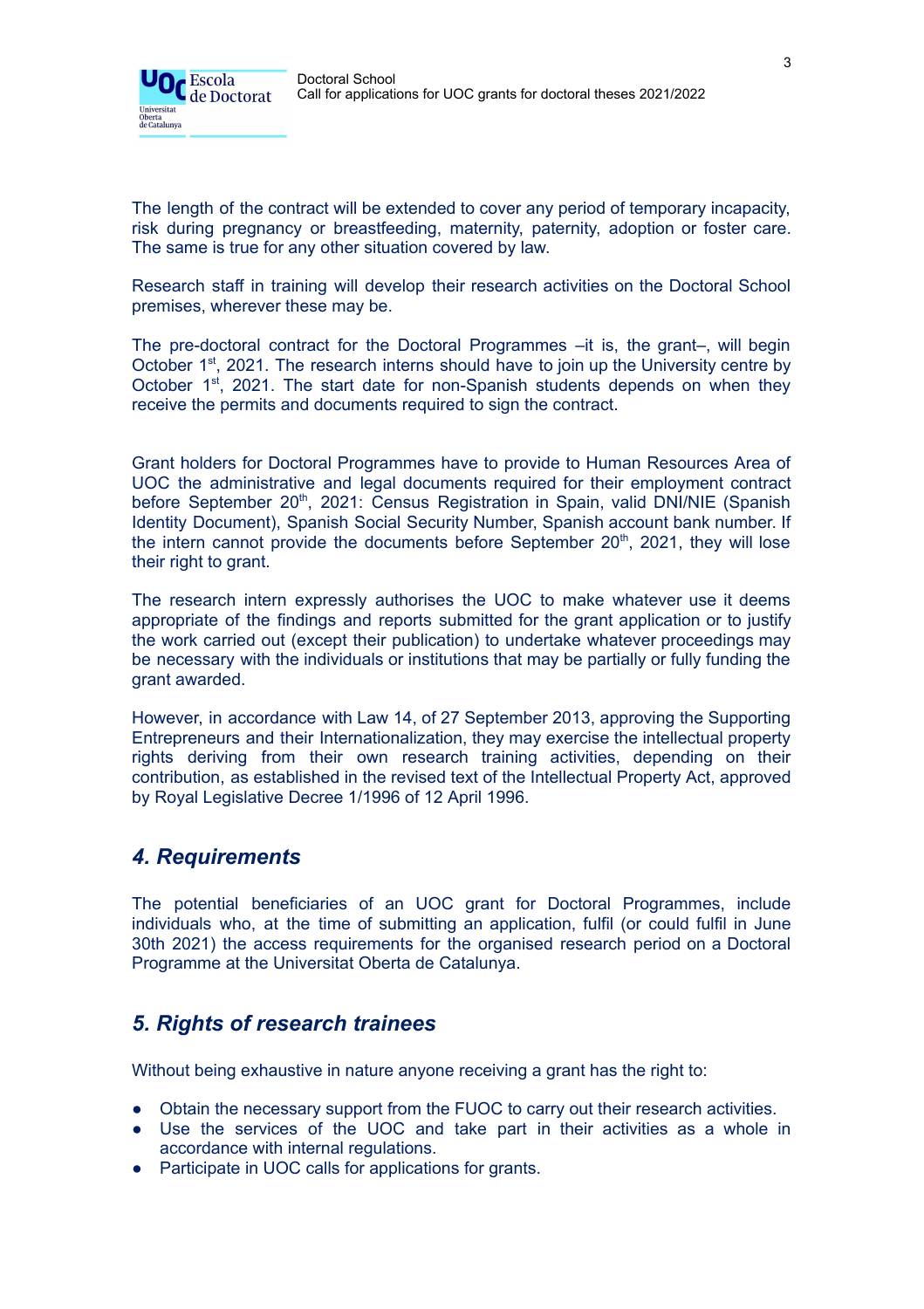

- Exercise the intellectual property rights deriving from their own research training activities, depending on their contribution, as established by the revised text of the Intellectual Property Act approved by Royal Legislative Decree 1/1996 of 12 April 1996.
- Receive the funding described in the "Provision and Method of Payment" section of this document.
- If budgetary provisions allow, recover the grant in the event of interruptions caused by force majeure.
- Carry out teaching activities, collaborate in R+D+I work or undertake contracted R+D+I work subject to the prior authorisation of the management of the doctoral programme and in accordance with the requirements set out in this document.
- Make research visits to other centres. In each case, the management of the Doctoral School and the doctoral programme will decide on whether these visits are appropriate and whether this will involve temporarily suspending the grant and hence stopping payments.
- The length of the contract will be extended to cover any period of temporary incapacity; high risk pregnancy; maternity, adoption or foster care; risk during breastfeeding or paternity.
- Full payment of the corresponding grant will be maintained during both the interruption and the recovery period. The extension period will correspond to the amount of time of the interruption.
- For beneficiaries of grants who are non-resident in Spain, when the grant is awarded they will be entitled to a return journey from/to their country of origin. This journey should be taken in one of the official holiday periods during the grant and is subject to prior authorisation from the management of the Doctoral School and the doctoral programme.
- Beneficiaries of grants who are not resident in Barcelona when it is awarded will be granted a one-off payment of €600 gross to defray the costs of moving to Barcelona.

# *6. Obligations of research trainees*

Without being exhaustive in nature, and in all cases in line with the provisions of Law 14, of 27 September 2013, approving the Supporting Entrepreneurs and their Internationalization, grant beneficiaries have the obligation to:

- Carry out the research work in accordance with the criteria established by the management of the Doctoral School and the doctoral programme and the Research Group Coordinator from the UOC assigned to the programme.
- Carry out regular research at the Doctoral School facilities without prejudice to any temporary stints that may be necessary during the course of this activity in other higher educational centres or research centres and any travel undertaken for fieldwork and to disseminate the research work.
- Apply for Grants for the [recruitment](http://agaur.gencat.cat/en/beques-i-ajuts/convocatories-per-temes/Ajuts-per-a-la-formacio-i-contractacio-de-personal-investigador-novell-FI-2018?evolutiuTramit=1) of early-stage research staff (FI). The beneficiaries of these grants will receive the salary stipulated herein, and they will need to renounce the UOC grant.
- In any written documents deriving from the research work undertaken, state their affiliation to the University with the expression "With the support of a doctoral grant from the UOC".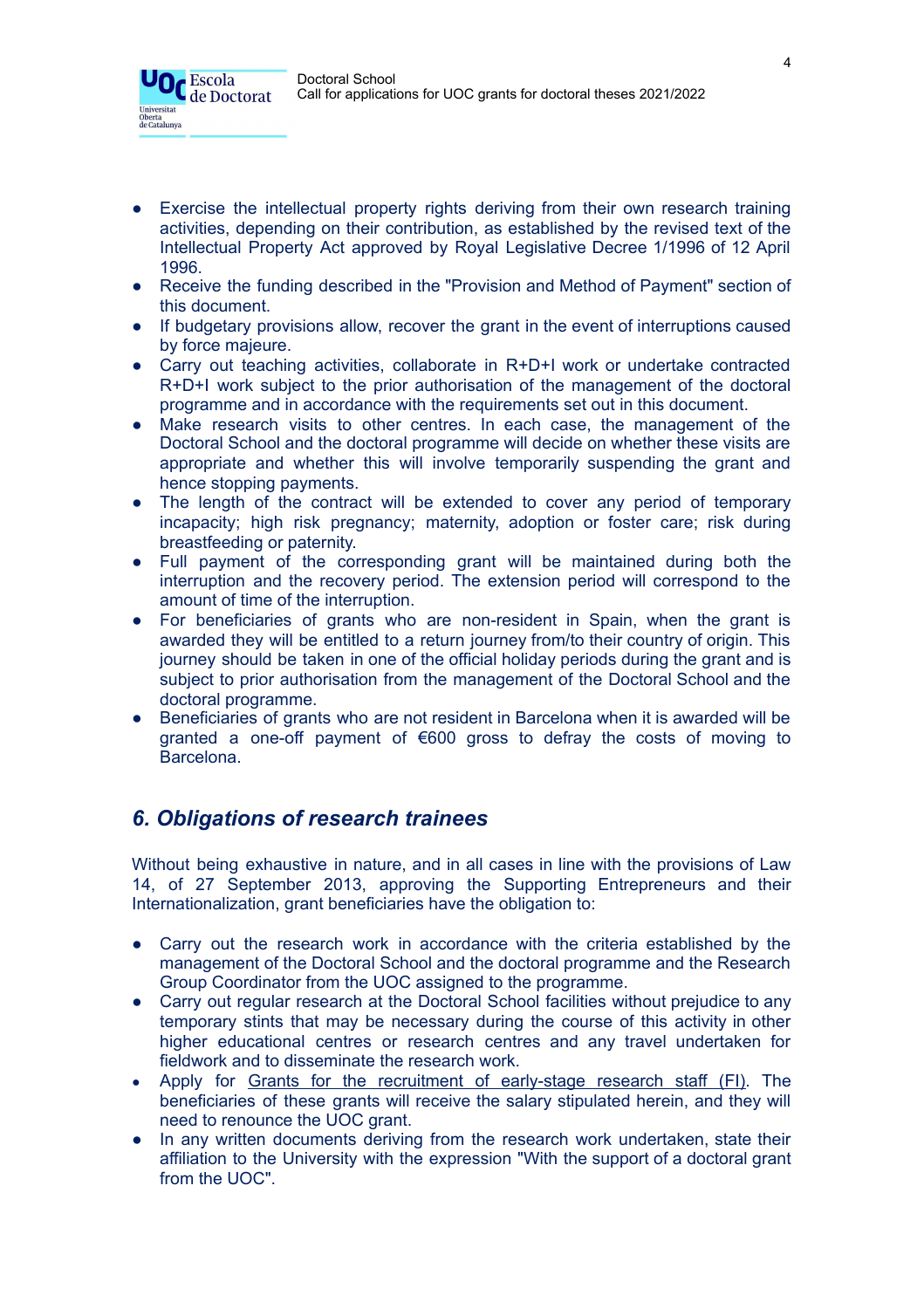

- In addition to the training activities that are a required part of the doctoral programme: attend and participate in the doctoral and group research seminars, and attend and take advantage of the research seminars, workshops and other activities organised by the UOC for research personnel, as well as any initiatives organised or facilitated by the UOC to enhance their training or to promote their integration in the university community and the host country.
- Integrate in the scientific community of the Doctoral School in particular and the UOC community in general in the spirit of scientific collaboration.
- In the year prior to joining the doctoral programme they should have taken the necessary steps to apply for and obtain from the State or any other public or private institution any grants or subsidies they may be entitled to (due to their personal circumstances or activity) to pursue these doctoral studies, or otherwise undertake these procedures during the first year of the grant.
- Notify the UOC if any other grant or similar subsidy is awarded or there is any interruption to the grant period due to force majeure.
- Accept the grants that the UOC may obtain from other individuals or organisations to partially or fully offset the grant, so long as this substitution does not involve the research intern having to accept lower remuneration.
- Request permission from the management of the Doctoral School and the doctoral programme to undertake research stints at other centres.
- Notify the management of maternity leave or leave to adopt or foster children.
- Accept any obligations incumbent upon him/her as a result of being covered by the Social Security system.
- Abide by the internal regulations of the FUOC, especially employment conditions and health and safety regulations.
- Adopt an attitude and conduct commensurate with the values of a culture of peace and democracy.
- Respect the ethical implications of the research activity being carried out.
- Comply with the objectives and requirements for remaining on the doctoral programme, established in accordance with the applicable academic regulations.
- Comply with the regulations governing the rights and obligations of students at the UOC, the Charter of Commitments for accessing and using the virtual campus, the rules governing the organisation and operation of the UOC, and the rights and obligations in the Charter of Commitments for doctoral students, all of which have been established in accordance with the applicable academic laws.
- UOC Grantholders will be located in one of UOC's buildings in Barcelona or Castelldefels.
- Provide to the UOC, before June 1st, the necessary documents (Listed in the Annex I) to undertake the process for residence permits.
- The admission documents must be provided before February 12th (with the exception of the master degree in those cases when it will be awarded at the Spring Term). If the PhD student doesn't provide in time the documents requested, the University can't guarantee the starting date of the contract on October 1st.
- Must enjoy their holidays during the natural year, as the UOC labour personnel. If the Phd Student doesn't apply for their holidays, these days will be lost and irrecoverable. Neither will be paid in the final payslip. The holidays must be accepted by the Doctoral School Direction before enjoy them and must be applied through the Endalia tool.
- Adhere to the conditions and obligations set forth in this document.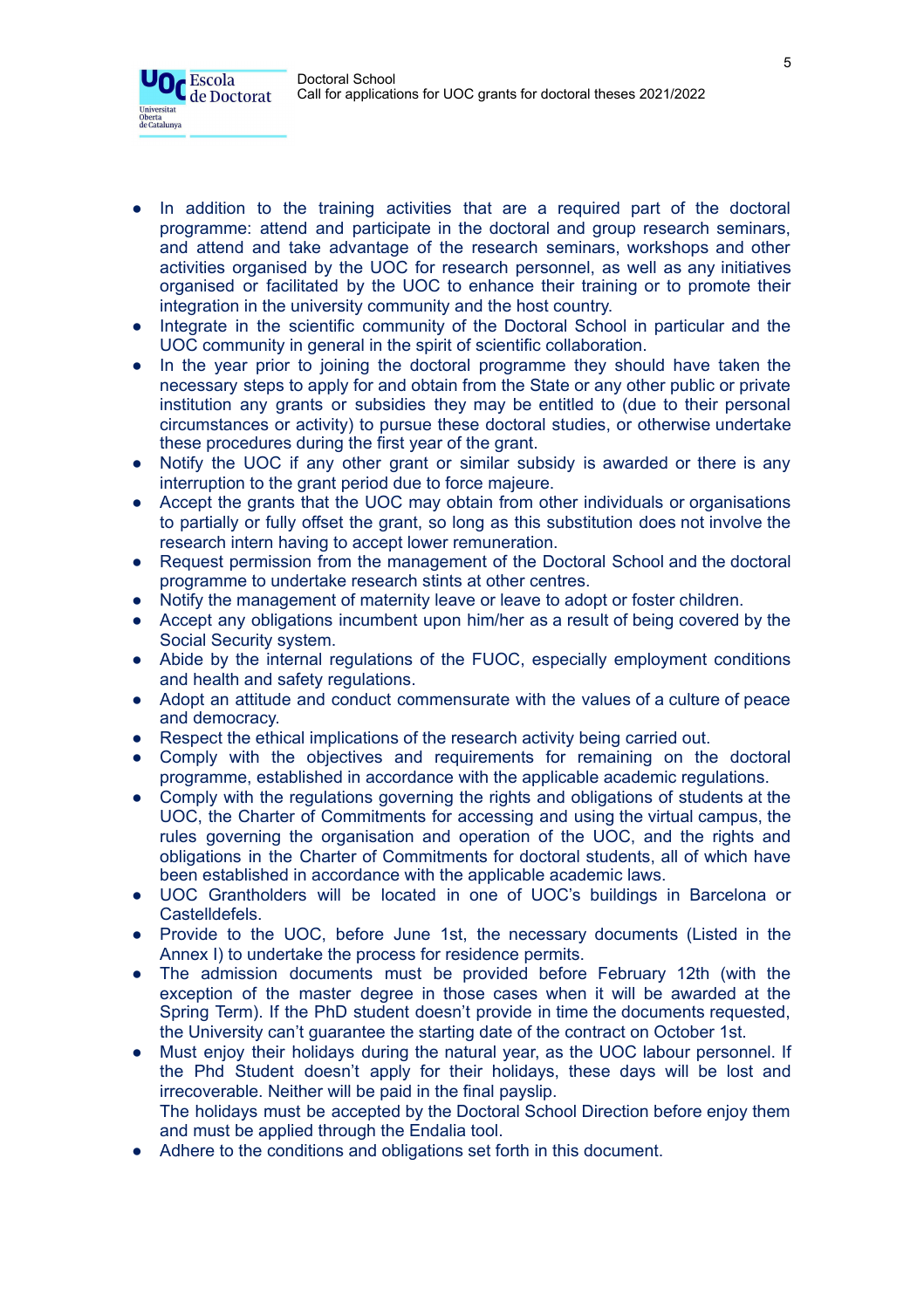

Should any of these obligations not be fulfilled, the UOC Grants Selection and Evaluation Committee will have the right to revoke the grant.

# *7. Documentation to be presented*

Candidates will need to complete a grant application form which, once signed, should be sent in digital format from the Virtual Campus, along with the documentation required for accessing the specific doctoral programmes (academic record; in the case of candidates from non-English-speaking countries, accreditation English language skills, etc.) which is given in detail on the programme [website.](https://www.uoc.edu/portal/en/escola-doctorat/index.html) **Application will be submitted at the same time that doctoral programme application. The deadline for applications is February 12 th , 2021.**

### *8. Selection*

The UOC Grants Selection and Evaluation Committee is the body responsible for evaluating and selecting candidates who have submitted applications for this Call, based on the proposals and prior appraisal of the Doctoral Programme Committee. The Committee will decide upon the awarding of grants at a single session, after their proposal has been approved by the Governing Council.

To assess the applications, the Committee will take into account the following criteria:

- 1. The academic excellence of the candidates (university degree and Master's academic transcript).
- 2. Adaptation of the candidates' education, experience and research interests to fields of knowledge or subject areas associated with the doctoral programme.
- 3. The criteria put forward by the respective academic commissions according to the strategic priorities of the programmes.

Candidates' prior scientific production will also be valued as an additional merit.

In any event, the selection process also promotes entry to the doctoral programme by candidates who have recently graduated for a university Master's degree and who have completed a research pathway who do not generally have extensive previous scientific production.

# *9. Decision and period for appeals*

The provisional selection of the candidates approved for the grant will be published on **15 May 2021**. Notification will be made by means of an email sent to the address given in the application and publication of the provisional selection on the Programme website. All candidates will then have a period for appeals starting from this date and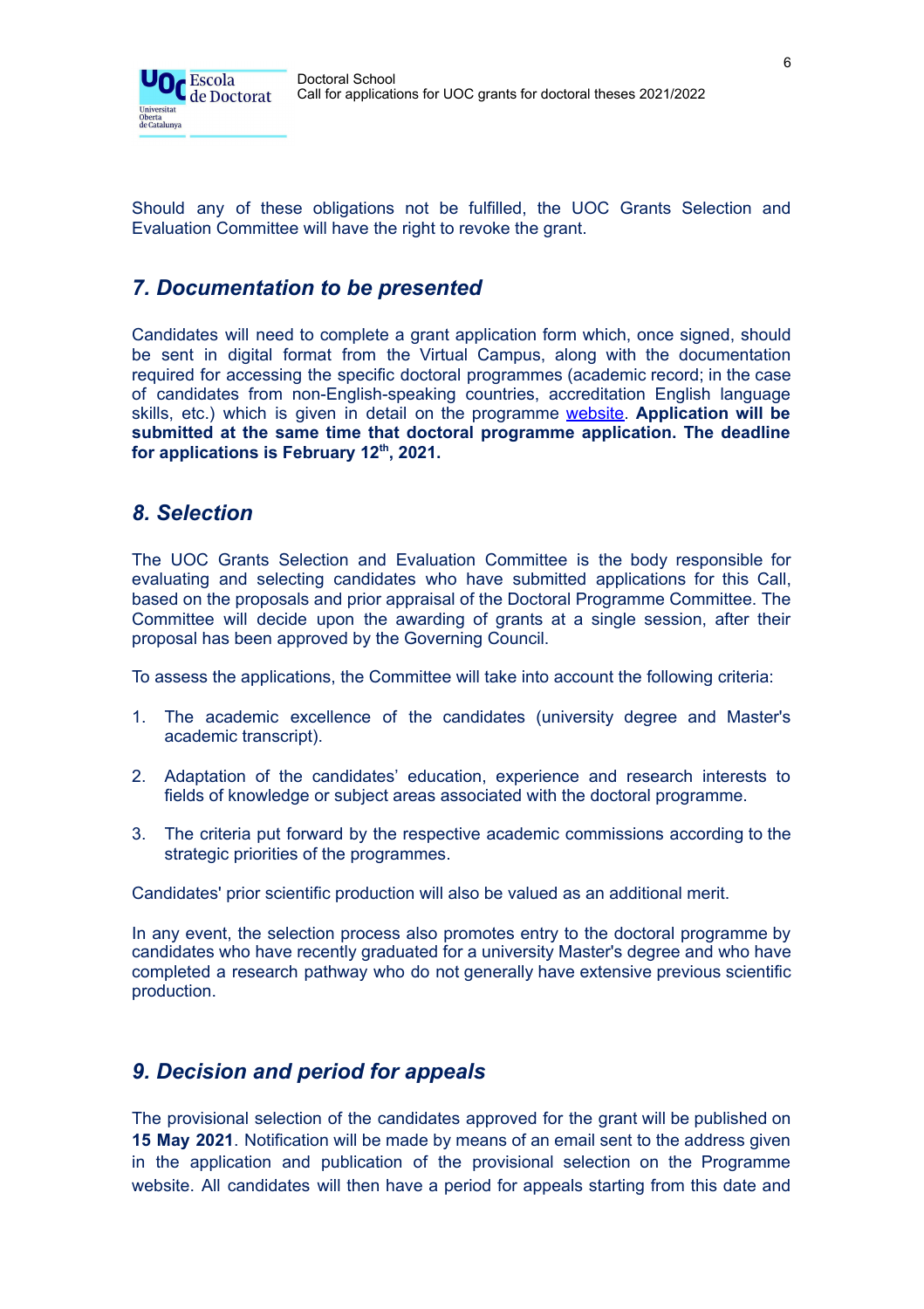

until 25 May 2021. Appeals should be sent to the UOC Grants Selection and Evaluation Committee, as a formal letter, to the Procedures within the Virtual Campus.

The UOC Grants Selection and Evaluation Committee undertakes to decide on the appeals received and publish the final selection of candidates to be awarded a grant for the Doctoral Programmes before **31 May 2021**.

The beneficiary must formally accept the grant within a maximum period of 10 days after the final decision by signing a standardized document and submitting the corresponding documentation.

Any beneficiary who does not submit the acceptance document within the period stated in the previous paragraph will be considered to have waived the grant.

The selected candidates must be able to present, before June  $1<sup>st</sup>$ , 2021, the documents listed in the Annex I of this document.

In case that the selected candidates still do not possess the master degree on February 12<sup>th</sup> 2021, but could fulfil all the requirements to access at one of the Doctoral Programmes before June  $30<sup>th</sup>$  2021, they must submit all the documents with the legalized master degree, which could be submitted before June 30<sup>th</sup> 2021.

#### *10. Grant amount and form of payment*

Being awarded a grant requires the signing of a one-year pre-doctoral employment contract, which is renewable annually, for a gross annual amount of 17,000 euros, which will be taxed in accordance with the legislation in force. This amount will be paid in 12 monthly payments via bank transfer to the account indicated by the trainee researcher.

Grant holders with a pre-doctoral contract will have all those employment and other rights relating to social security deriving from the contract signed with the FUOC.

The institution will be responsible for the expenses involved in enrolling for the organised research period of the Doctorate Programme, and also for payment of the qualification certificate.

The grant includes a final payment of  $\epsilon$ 1,500 gross which is payable if the doctoral thesis has been defended and assessed before the end of the third year of the research doctoral period, and so long as the student has obtained the highest academic qualification at the thesis reading. This payment will be made to the beneficiary along with the final instalment of the grant that year.

All the beneficiaries must take into account that the month of **August shall not be counted considered to be outstanding**, and the evaluation process can takes two months to carry out.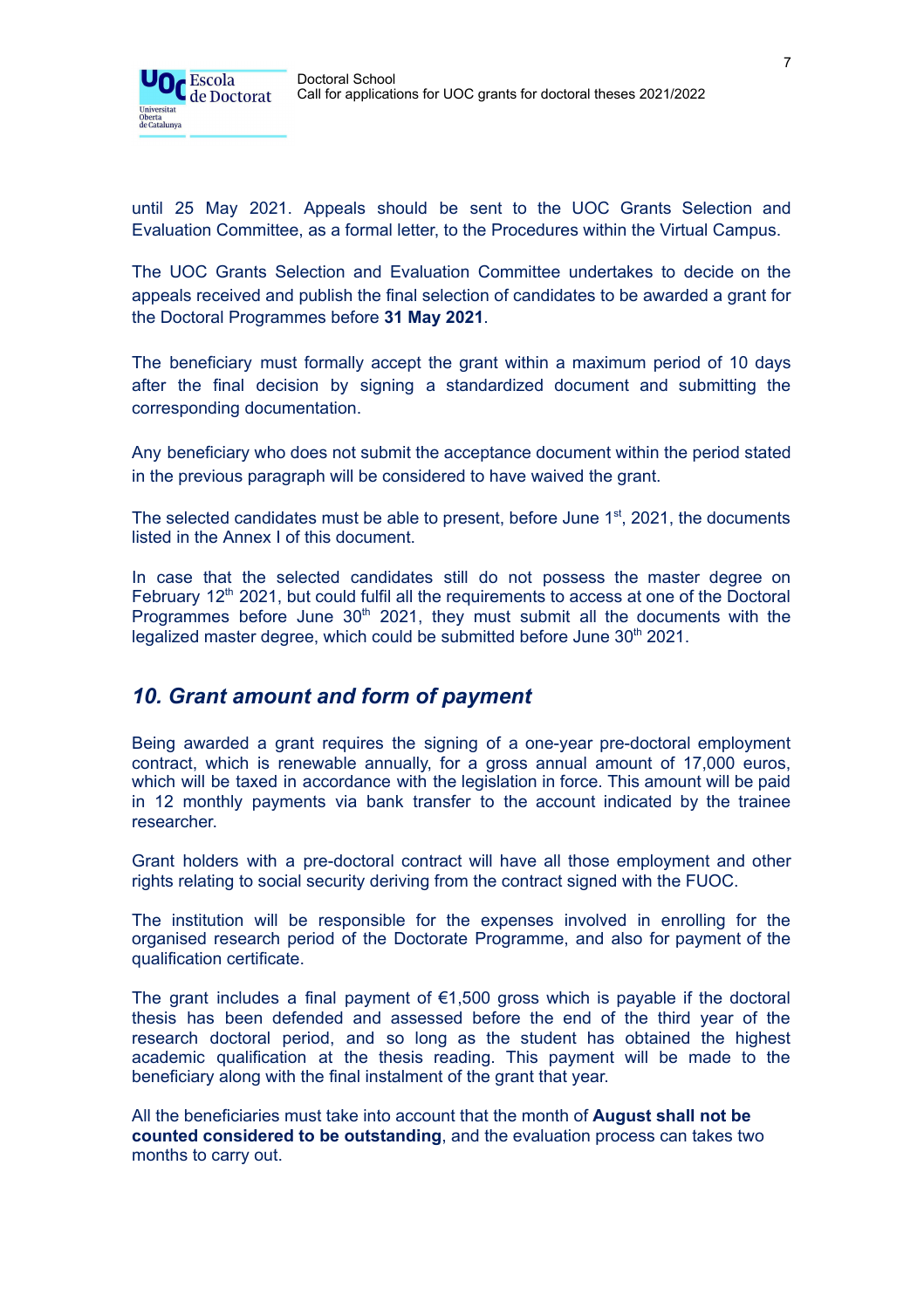



# *11. Renewal*

In order to renew the grant, the beneficiary will need to present the following documents 30 days before the end of the grant period:

- The application form for renewing the grant provided by the Programme.
- An explanatory report which, in accordance with the model provided by the Programme, describes the research carried out thus far, the results obtained and, if applicable, the results of any teaching activities, collaborative R+D+I work or contracted R+D+I work carried out. If beneficiaries submit as research articles any papers or presentations that have been accepted for a congress or scientific meeting, but which have not yet been published or presented, they will need to provide a declaration of their commitment to participate in the congress or event in question.
- Memory of the project to be carried out updated.

The Academic Commission of the programme will make public the criteria for renewing the UOC grants; in the event that it feels it is necessary to set any additional requirements or criteria for renewing grants, this information will be duly notified by email to the research interns affected.

In any case, the programme's Academic Committee and the UOC Research Grants Selection and Evaluation Committee will base their decision on renewal of the contract on the doctoral student's meeting the objectives set for the period in question.

Should they not meet the criteria for renewal set or fulfil their duties as described herein, the UOC Grants Selection and Evaluation Committee may decide not to renew the grant.

The UOC Grants Selection and Evaluation Committee for the Doctoral Programmes will issue its decision on the renewal of grants before August  $31<sup>st</sup>$ , 2021. All applicants will be duly notified by email of this decision.

Barcelona, November 30th, 2020.

CPISR-1 C Marta Aymerich Martínez

Digitally signed by CPISR-1 C Marta<br>Aymerich Martínez<br>DN: c=ES, o=Universitat Oberta de<br>Catalunya, ou=Vegeu https://www.aoc.cat/<br>CATCert/Regulacio, ou=Vicerectorat de<br>Planificació Estratègica i Recerca, title=Vicerectora, sn=Aymerich Martínez,<br>givenName==40arta,<br>serialNumber=40318872X, cn=CPISR-1 C<br>Marta Aymerich Martínez<br>Date: 2020.12.01 08:43:11 +01'00'

Vice President for Strategic Planning and Research Signed: Marta Aymerich Martínez